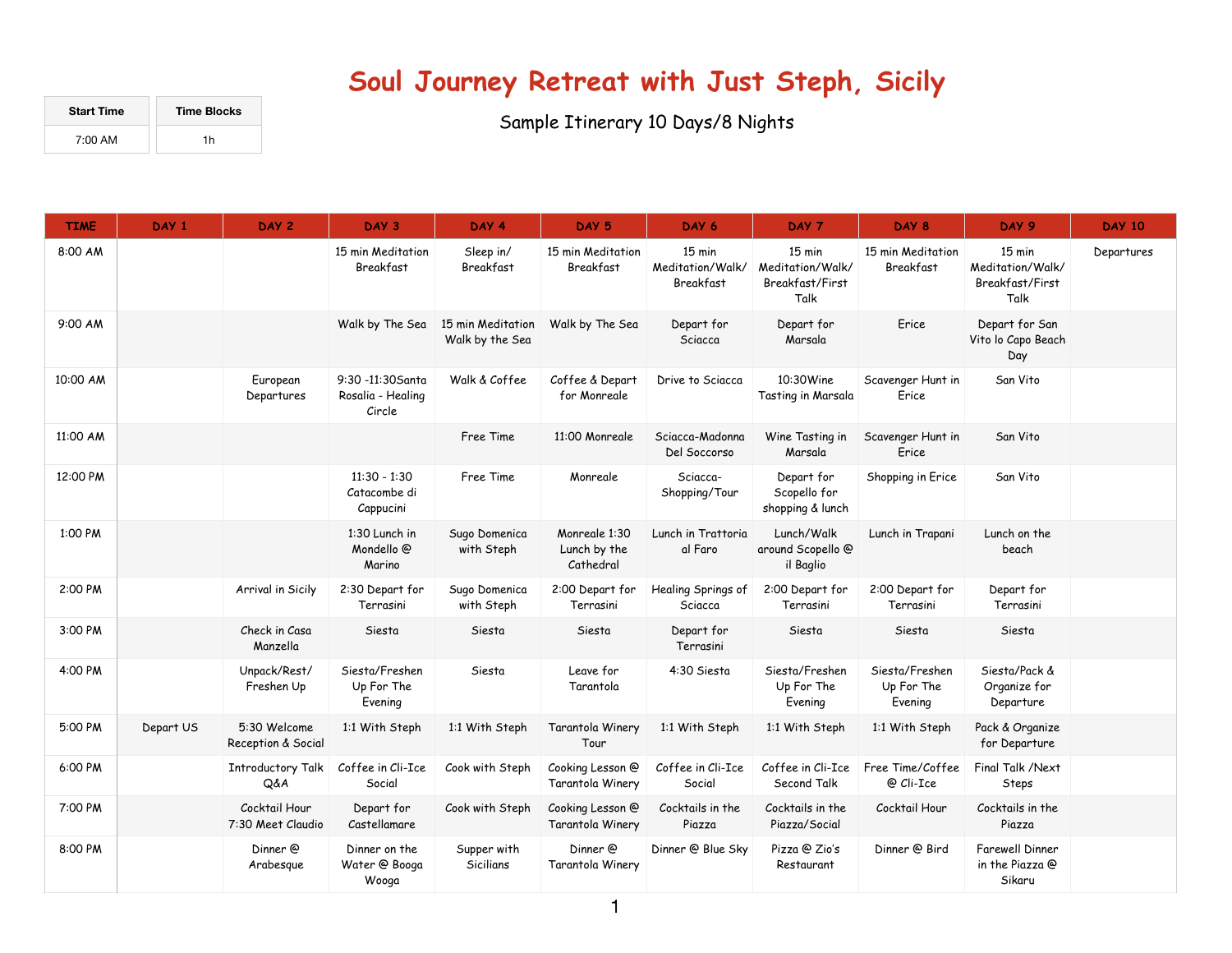| <b>TIME</b> | DAY 1 | DAY 2                                         | DAY 3                                   | DAY 4                    | DAY 5                        | DAY 6                                         | DAY 7                                | DAY 8                                | DAY 9                                         | <b>DAY 10</b> |
|-------------|-------|-----------------------------------------------|-----------------------------------------|--------------------------|------------------------------|-----------------------------------------------|--------------------------------------|--------------------------------------|-----------------------------------------------|---------------|
| 9:00 PM     |       | Dinner @<br>Arabesque                         | Dinner on the<br>Water @ Booga<br>Wooga | Supper with<br>Sicilians | Dinner @<br>Tarantola Winery | Dinner @ Blue Sky                             | Pizza @ Zio's<br>Restaurant          | Dinner @ Bird                        | Dinner in the<br>Piazza @ Sikaru              |               |
| 10:00 PM    |       | Cocktails/Coffee/<br>Dessert in the<br>Piazza | Depart for<br>Terrasini/Bed             | Supper with<br>Sicilians | Depart for<br>Terrasini/Bed  | Cocktails/Coffee/<br>Dessert in the<br>Piazza | Cocktails in the<br>Piazza/Free time | Cocktails in the<br>Piazza/Free time | Cocktails/Coffee/<br>Dessert in the<br>Piazza |               |
| 11:00 PM    |       | Lights Out                                    | Lights Out                              | Lights Out               | Lights Out                   | Lights Out                                    | Lights Out                           | Lights out                           | Lights Out                                    |               |
| 12:00 AM    |       |                                               |                                         |                          |                              |                                               |                                      |                                      |                                               |               |
| 1:00 AM     |       |                                               |                                         |                          |                              |                                               |                                      |                                      |                                               |               |